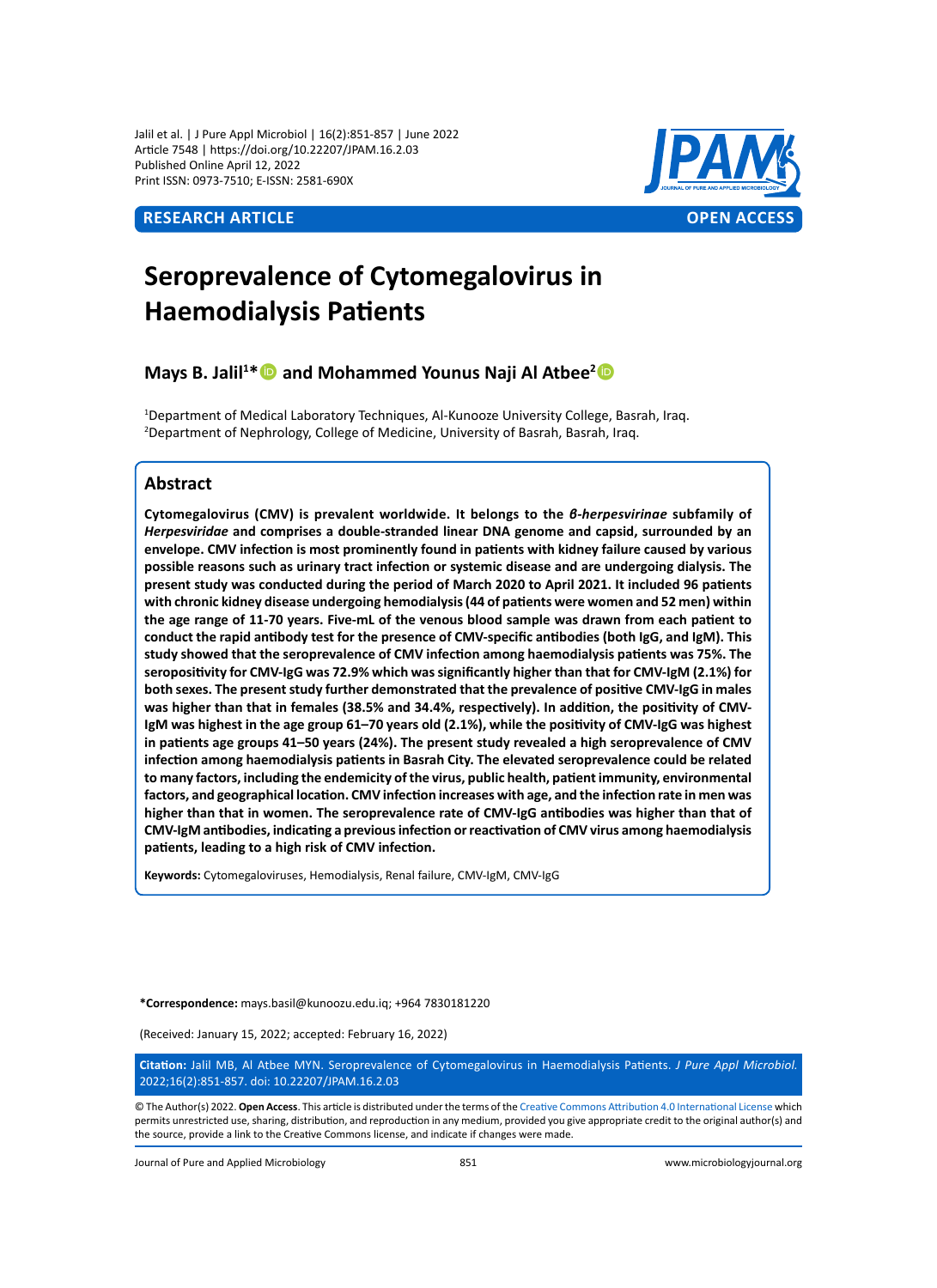#### **Introduction**

Cytomegalovirus (CMV) is prevalent worldwide. It belongs to the *β-herpesvirinae*  subfamily of *Herpesviridae* and comprises a double-stranded linear DNA genome and capsid, surrounded by an envelope.<sup>1</sup> The virus persists in a latent state after primary infection of mononuclear cells, is frequently involved in the formation of giant cells, and can cause relatively mild infections such as mononucleosis-like clinical symptoms and other febrile illnesses.<sup>2</sup> CMV transmission occurs via close personal contact, blood and blood products, bodily fluids, and blood transfusions.<sup>3</sup> CMV infection is also common in organ transplant recipients, such as kidney transplant patients, taking immunosuppressive drugs.3 Most frequently, infection occurs opportunistically in patients who either are immunosuppressed due to prior infections or are immunocompromised, such as those with renal failure and cancer, patients with HIV, those with pneumonitis, encephalitis, retinitis or colitis, and those undergoing chemotherapy.<sup>4</sup> The prevalence of CMV has become a major public health concern and is a serious threat to dialysis patients who are already immunocompromised. Due to a weakened immune state, the severity of the infection in these patients could be high, leading to an increased mortality rate and other serious complications.<sup>5</sup> In recent years, a high prevalence of CMV infection was reported in patients with renal failure in haemodialysis units. These patients are more susceptible to CMV reactivation due to multiple blood transfusions and impaired immune responses due to T cells producing fewer inflammatory cytokines.<sup>6-8</sup>

Renal failure can be an acute or chronic disorder occurring when the kidneys fail to remove waste products and electrolytes from the blood and are thus unable to regulate fluid and pH balance.<sup>9</sup> There are various causes of kidney failure, such as renal disease, urinary tract disorders, or systemic diseases. The accumulation of urea, a nitrogenous waste, in the blood is an early sign of kidney failure and increases with increasing disease severity. The normal concentration of urea in the plasma is less than 20 mg/dL, but in the case of renal failure, the level is increased to 800 mg/dL. $^{10}$  Most cases of kidney failure require alternative treatment such as dialysis (haemodialysis), which is the most widely used treatment to remove excess fluid accumulation and harmful substances in the body, or through kidney transplantation.<sup>11</sup> This study aimed to determine the seroprevalence of CMV-IgM and CMV-IgG antibodies in haemodialysis patients.

# **Methods**

#### **Ethics Statement**

Written informed consent was obtained from all the patients who participated in the study. The Ethical Committee of Al-Kunooze University College/Department of medical laboratory techniques approved this study under protocol No.2305.

#### **Study design and setting**

The study was conducted between March 2020 and April 2021. Samples were collected from Basrah Teaching Hospital. This study included 96 patients ranging from 11 to 70 years who were diagnosed with chronic kidney disease and were undergoing haemodialysis (44 patients were women and 52 were men). Data on the onset of renal failure and haemodialysis history were obtained by reviewing medical records and from personal interviews.

#### **Samples collection**

Five millilitres of venous blood was drawn from each patient using disposable syringes, collected in plain tubes without any anticoagulant, and labelled with the patient's name and date of collection. The samples were immediately processed. Serum was separated by centrifugation (Benchtop centrifuge 5430 series 5430 model incl. microlitre rotor, non-cooled) at 10,000 rpm (3600x980 g) for 5 min at 4°C to test CMV-IgG and IgM antibodies.

The samples were tested using a rapid antibody test (Human Anti-Cytomegalovirus IgG ELISA Kit (CMV) [Abcam, Cat. No. ab108724], and Human Anti-Cytomegalovirus IgM ELISA Kit (CMV) [Abcam, Cat. No. ab108725], NY, USA) for the presence of CMV-specific antibodies (CMV-IgG and IgM) as previously reported.<sup>12</sup>

Reasons for not doing the PCR or Realtime PCR tests are looking for post exposure prevalence of CMV disease infection, according to recent kidney transplant guidelines, we do CMV serology rather than CMV PCR for risk stratification for CMV infection post kidney transplantation and CMV viral load not available in governmental hospitals which is very costly in private labs sector.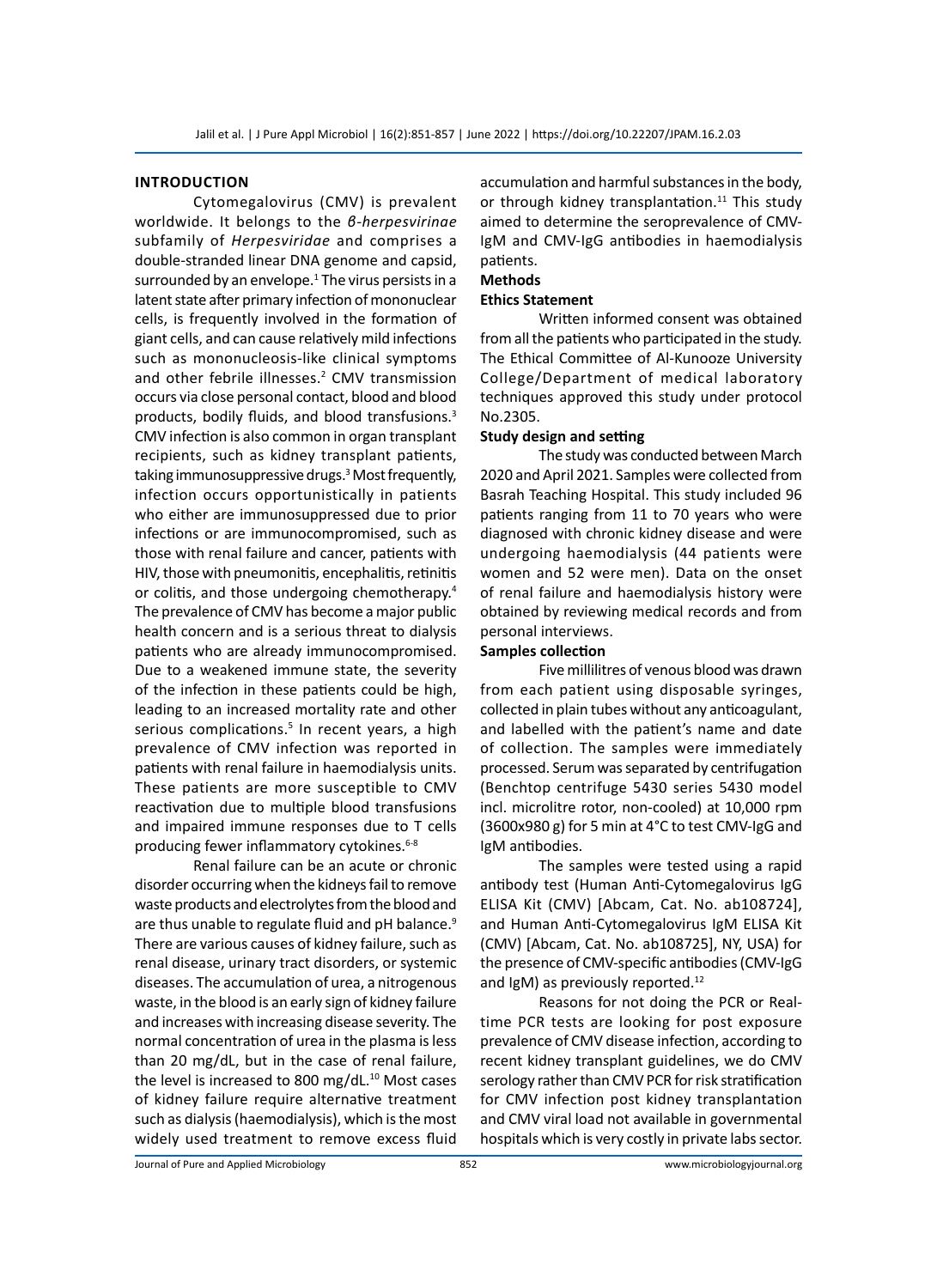#### **Statistical analysis**

Statistical analysis was performed using the SPSS software version 20 (International Business Machines Corporation (IBM), NY, United states). The mean values and standard deviations (SDs) were calculated for the characterisation of the study population. The statistical significance between groups was assessed using a Student's t-test. P values < 0.01 were considered to be statistically significant.

#### **Results**

A total of 96 haemodialysis patients were included in this study, of which 54.2% were men and 45.8% were women. The recruited patients had a minimum age of 11 years old and a maximum age of 70 years old and were divided into six age groups: the first group (11–20 years) included 6.3% of the patients, the second group (21–30 years) had 11.5%, the third group (31–40 years) had 9.4%, the fourth group (41–50 years) had 22.9%, the fifth group (51–60 years) had 26%, and the final group (61–70 years) comprised 24% of the patients. The mean age of the patients was  $48.9 \pm 16.8$  years,

**Table 1.** Baseline clinical characteristics of the hemodialysis patients in this study according to age and gender

| Age<br>Group<br>(years) | Male |      | Female |      | Total |       |  |
|-------------------------|------|------|--------|------|-------|-------|--|
|                         | No.  | ℅    | No.    | %    | No.   | ℅     |  |
| $11 - 20$               | 4    | 4.2  | 2      | 2.1  | 6     | 6.3   |  |
| $21 - 30$               | 4    | 4.2  | 7      | 7.3  | 11    | 11.5  |  |
| $31 - 40$               | 3    | 3.1  | 6      | 6.3  | 9     | 9.4   |  |
| 41-50                   | 14   | 14.6 | 8      | 8.3  | 22    | 22.9  |  |
| $51 - 60$               | 12   | 12.5 | 13     | 13.5 | 25    | 26.0  |  |
| 61-70                   | 15   | 15.6 | 8      | 8.3  | 23    | 24.0  |  |
| total                   | 52   | 54.2 | 44     | 45.8 | 96    | 100.0 |  |

with a significant difference in seroprevalence among the groups ( $P < 0.01$ ) (Table 1).

This study showed that the seroprevalence of CMV infection among haemodialysis patients was 75%. The seropositivity for CMV-IgG was 72.9% which was significantly higher than that for CMV-IgM (2.1%) for both sexes (Fig. 1). The present study further demonstrated that the prevalence of positive CMV-IgG in males was higher than that in females (38.5% and 34.4%, respectively). In addition, the positivity of CMV-IgM was highest in the age group 61–70 years old (2.1%), while the positivity of CMV-IgG was highest in patients age groups 41–50 years (24%) (Table 2). years (24%) (Table 2).

#### **Discussion**

Human CMV infection occurs worldwide. CMV infection is characterised by its year-round presence, and it causes many human diseases.5 There are three pathways of CMV infection, including the primary infection, reactivation, and superinfection pathways.<sup>13</sup> Sagedal et al. reported that 60% of CMV infections in kidney transplant



**Fig. 1.** Detection of Positivity of CMV IgM and IgG antibodies in hemodialysis patients

|  |  |  | Table 2. The seroprevalence CMV IgM and IgG antibodies in hemodialysis patients according to age and gender |
|--|--|--|-------------------------------------------------------------------------------------------------------------|
|--|--|--|-------------------------------------------------------------------------------------------------------------|

| <b>CMV</b><br>antibody | Gender       |              | Total       | Age group years (%) |            |             |             |             |             |  |
|------------------------|--------------|--------------|-------------|---------------------|------------|-------------|-------------|-------------|-------------|--|
|                        | Male $(\%)$  | Female (%)   | (%)         | $11 - 20$           | $21 - 30$  | $31 - 40$   | 41-50       | 51-60       | 61-70       |  |
| lgM<br>positive<br>IgG | 1.04<br>38.5 | 1.04<br>34.4 | 2.1<br>72.9 | 0.0<br>4.2          | 0.0<br>9.4 | 0.0<br>10.4 | 0.0<br>19.8 | 0.0<br>16.7 | 2.1<br>12.5 |  |
| positive               |              |              |             |                     |            |             |             |             |             |  |

Journal of Pure and Applied Microbiology 853 www.microbiologyjournal.org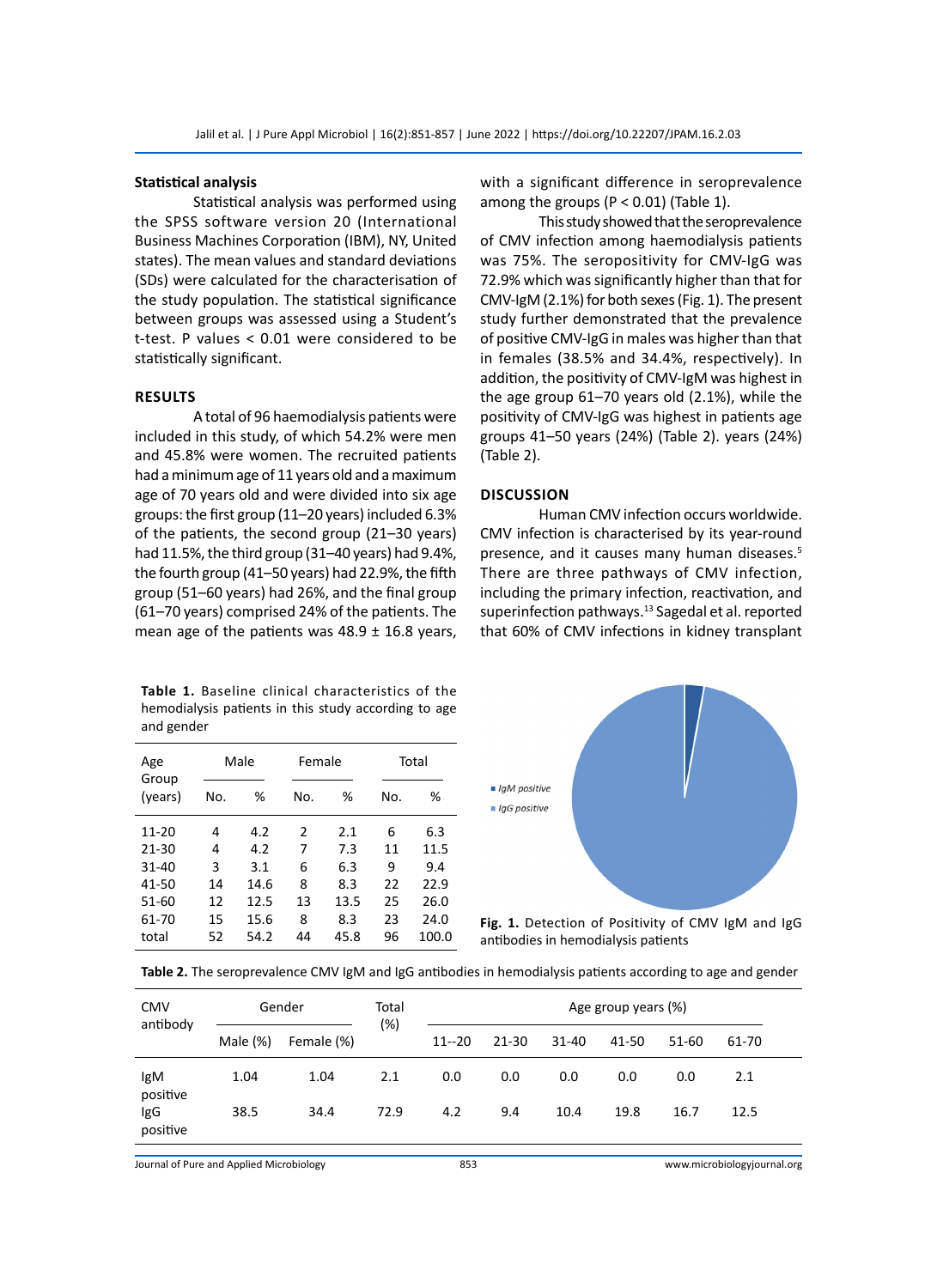recipients are active infections, while 20% develop asymptomatic disease.<sup>14</sup> Haemodialysis is essential for the survival of patients with kidney failure. However, this process is associated with the risk of CMV infection through blood transmission.<sup>5</sup> The high seroprevalence of the virus in patients with renal failure and haemodialysis is associated with repeated blood transfusions.<sup>15</sup> Several studies documented that hemodialysis patients have lower immunity due to impaired immune response, which may resulting from higher prevalence rates of viral infections or other organisms, including CMV.16-18 Infections in hemodialytic patients may be due to primary infection with CMV or, more commonly, by reactivation of latent CMV or reinfection with exogenous virus, which may be introduced by frequent blood transfusion or kidney transplant.<sup>19,20</sup> The seroprevalence of CMV varies in many countries, ranging from 30% to 100%.<sup>21</sup> Wall et al. stated that CMV seropositivity is closely related to early-stage chronic kidney disease.<sup>22</sup>

The results of the present study showed that the seroprevalence of CMV infection among haemodialysis patients was 75%. These results are comparable to the data reported in previous studies. Vilibic-Cavlek et al. reported a seroprevalence of 74.4% in Croatia, $23$  whereas a 77% seroprevalence was reported in Portugal<sup>24</sup> and a 79% seroprevalence in Morroco.<sup>25</sup> The results from European countries showed a variation in this percentage in different countries. Some studies reported a lower prevalence rate of CMV infection, such as in the Netherlands, where it was 45.6%,<sup>26</sup> while CMV infection seroprevalence was 49.5% in France, $27$  57.25% in Germany, $28$  and 62.8% in Spain.29 On the contrary, other studies reported higher prevalence rates of CMV infection, such as studies from Hungary, Turkey, Brazil, and Russia, where seroprevalence rates were 86%, 89.4%, 80.9%, and 94.8%, respectively.<sup>30-33</sup> This difference may be due to many factors, including the endemicity of the virus, public health, patient immunity, environmental factors, geographical location, and differences in the assay methods used to diagnose CMV.34,35

The current study recorded that the rate of infection among men was higher than that among women (54.2% and 45.8%, respectively), and the mean age of the patients recruited in the present study was  $48.9 \pm 16.8$  years old. These results corresponded with data from studies conducted in Iraq by Salman et al<sup>36</sup> and Tofiq et al<sup>34</sup> However, many European studies found the seroprevalence of CMV in women to be higher than in men. $^{29}$  In contrast, a study conducted by Saadoon<sup>37</sup> showed no significant difference in CMV seropositivity between males and females.<sup>37</sup> In addition, Firouzjahi et al<sup>38</sup> noted no association between sex and CMV infection in patients on haemodialysis.<sup>38</sup>

Our study found that CMV infection was more prevalent in older adults, whose ages ranged from 50 to 70 years. This finding is in line with the results from other studies demonstrating increased seroprevalence of the virus with age.<sup>39-41</sup> This could be due to an impaired immune system in older adults or inefficiency in infection response due to decreased numbers of naïve T cells and lymphocytes. These older individuals are more susceptible to CMV infection. The reactivation of the infection is also strongly related to age, especially in patients undergoing haemodialysis due to multiple blood transfusions, and it is believed that there is a defect in the T cells of these patients due to an intrinsic T cell abnormality.<sup>42</sup> Contrary to these findings, a study conducted by Hanif showed that there was no correlation between seroprevalence and sex or age.<sup>43</sup>

We noted that 2.1% and 72.9% of haemodialysis patients were seropositive for CMV-IgM and CMV-IgG antibodies, respectively, which differed from the prevalence reported previously in other countries. The study from Iraq revealed 8.6% and 87.8% seropositivity for CMV-IgM and CMV-IgG antibodies, respectively, $37$  while studies from Brazil revealed 4.9% and 96% seropositivity, respectively,<sup>44</sup> from Iran revealed 7.1% and 77.4% seropositivity<sup>45</sup> and Turkey showed 0.4% and 99.6% seropositivity.<sup>40</sup> The elevation of CMV-IgG antibodies indicates a previous infection or reactivation of the CMV virus among haemodialysis patients. Some authors attributed this elevation to patients taking therapeutic drugs, leading to a high risk of CMV infection.<sup>36</sup> The presence of CMV-IgM antibodies often confirms the presence of a primary, recent, or active CMV infection.

#### **Conclusion**

The present study revealed a high seroprevalence of CMV infection among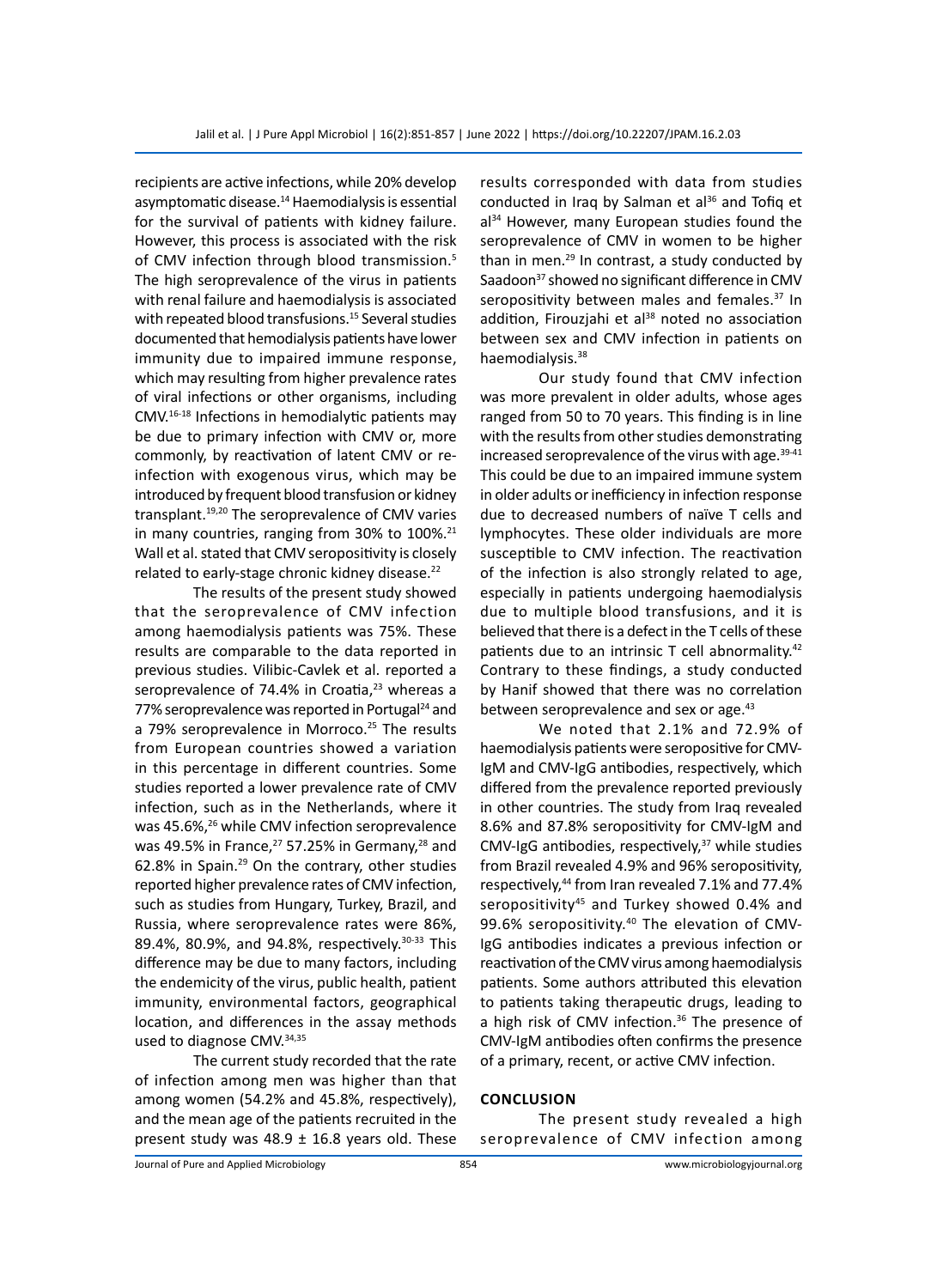haemodialysis patients in Basrah City. The elevated seroprevalence could be related to many factors, including the endemicity of the virus, public health, patient immunity, environmental factors, and geographical location. CMV infection increases with age, and the infection rate in men was higher than that in women. The seroprevalence rate of CMV-IgG antibodies was higher than that of CMV-IgM antibodies, indicating a previous infection or reactivation of CMV virus among haemodialysis patients, leading to a high risk of CMV infection.

#### **Acknowledgments**

The author would like to thank, all those who provided assistance and support for this research project.

### **Conflict of Interest**

The authors declare that there is no conflict of interest.

#### **Authors' Contribution**

MBJ and MYNA designed the experiments. MBJ analyzed the data. Both authors wrote the manuscript. Both the authors read and approved the manuscript for publication.

#### **Funding**

None.

#### **Data Availability**

The datasets generated during and/or analyzed during the current study are available from the corresponding author on reasonable request.

#### **Ethics Statement**

This study was approved by the Institutional Ethics Committee, Al-Kunooze University College/Department of medical laboratory techniques with protocol No 2305.

# **Informed consent**

Written informed consent was obtained from the participants before enrolling in the study.

#### **References**

1. Hodinka RL. Human Cytomegalovirus. In Manual of Clinical Microbiology (eds. Jorgensen JH, Carroll KC, Funke G, Pfaller MA, Landry ML, Richter SS, Warnock DW, Landry ML, Caliendo AM, Ginocchio CC, Tang Y-W, Valsamakis A).11<sup>th</sup> edt. WIELY group, US. 2015. doi: 10.1128/9781555817381.ch100

- 2. Lancini C, van den Berk PCM, Vissers JHA, et al. Tight regulation of ubiquitin-mediated DNA damage response by USP3 preserves the functional integrity of hematopoietic stem cells. *J Exp Med.* 2014;211(9):1759-1777. doi: 10.1084/jem.20131436
- 3. Park HW, Cho MH, Bae SH, Lee R, Kim KS. Incidence of Postnatal CMV Infection among Breastfed Preterm Infants: a Systematic Review and Meta-analysis. *J Korean Med Sci.* 2021;36(12):e84. doi: 10.3346/ jkms.2021.36.e84
- 4. Sepehrvand N, Khameneh ZR, Eslamloo HRF. Survey the seroprevalence of CMV among hemodialysis patients in Urmia, Iran. *Saudi J Kidney Dis Transpl.* 2010;21(2):363-367.
- 5. Brooks GF, Carrol KC, Butel JS, Morse SA, Mietziner TA. Virology, Herpes viruses. In: Jawetz, Melnick and Adelbergs Medical Microbiology. USA: McGraw Hill Companies Inc. International Edition.2010:433-455. http://microbiology.sbmu.ac.ir/uploads/ jawetz\_2013\_medical\_miceobiology.pdf
- 6. Vilibic-Cavlek T, Kolaric B, Ljubin-Sternak S, Kos M, Kaic B, Mlinaric-Galinovic G. Prevalence and dynamics of cytomegalovirus infection among patients undergoing chronic hemodialysis. *Indian J Nephrol.* 2015;25(2):95- 98. doi: 10.4103/0971-4065.139488
- 7. Malaponte G, Bevelacqua V, Fatuzzo P, et al. IL-1beta, TNF-alpha and IL-6 release from monocytes in haemodialysis patients in relation to dialytic age. *Nephrol Dial Transplant.* 2002;17(11):1964-1970. doi: 10.1093/ndt/17.11.1964
- 8. Van Riemsdijk IC, Baan CC, Loonen EHM, Zietse R, Weimar W. Patients on chronic hemodialysis have no intrinsic lymphocyte defect upon stimulation with interleukin-2, interleukin-15 or tumor necrosis factor-alpha. *Blood Purif.* 2003;21(2):158-162. doi: 10.1159/000069154
- 9. Ricci Z, Ronco C. New insights in acute kidney failure in the critically ill. *Swiss Med Wkly.* 2012;142:w13662. doi: 10.4414/smw.2012.13662
- 10. Katzung BG. eds. Basic & Clinical Pharmacology, 14e. McGraw Hill; 2017. Accessed January 29, 2022. https://accesspharmacy.mhmedical.com/content. aspx?bookid=2249&sectionid=175215158
- 11. Stevens L, Lynm C, Glass R. Kidney Failure. *JAMA.* 2010;304(2):228-228. doi: 10.1001/jama.304.2.228
- 12. Ross SA, Novak Z, Pati S, Boppana SB. Overview of the diagnosis of cytomegalovirus infection. *Infect Disord Drug Targets.* 2011;11(5):466-474. doi: 10.2174/187152611797636703
- 13. Morgantetti GF, Balancin ML, de Medeiros GA, Dantas M, Silva GEB. Cytomegalovirus infection in kidney allografts: a review of literature. *Transl Androl Urol.* 2019;8(Suppl 2):S192-S197. doi: 10.21037/ tau.2018.10.14
- 14. Sagedal S, Nordal KP, Hartmann A, et al. A prospective study of the natural course of cytomegalovirus infection and disease in renal allograft recipients. *Transplantation.* 2000;70(8):1166-1174. doi: 10.1097/00007890-200010270-00007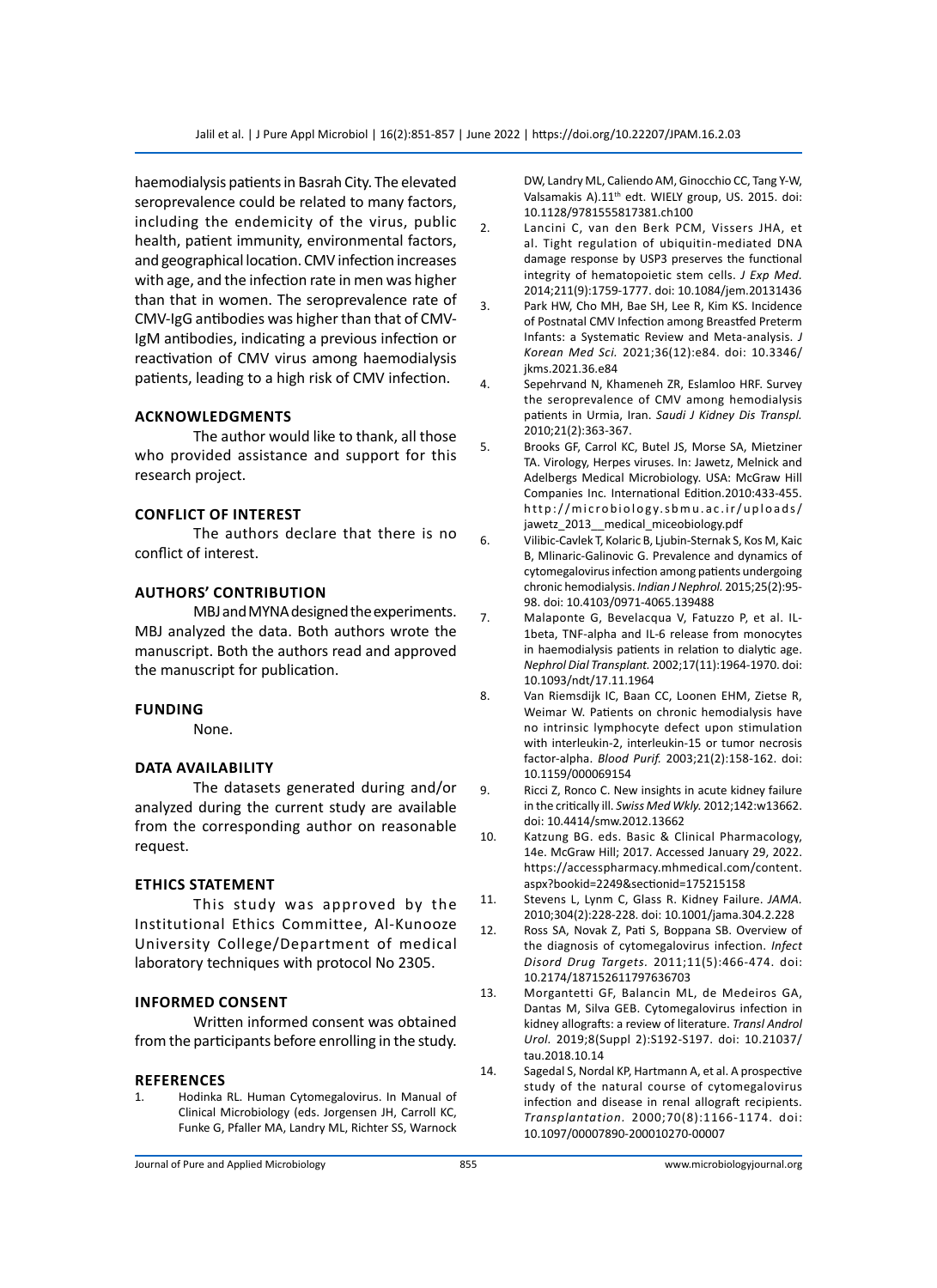- 15. Kansay S, Sekhon J, Rana S. Seroprevalence of human immunodeficiency virus, hepatitis B virus, and hepatitis C virus among hemodialysis patients in a Tertiary Care Teaching Hospital in a developing country. *Indian J Sex Transm Dis AIDS.* 2019;40(2):120-125. doi: 10.4103/ ijstd.IJSTD 53\_17
- 16. Betjes MGH, Litjens NHR, Zietse R. Seropositivity for cytomegalovirus in patients with end-stage renal disease is strongly associated with atherosclerotic disease. *Nephrol Dial Transplant.* 2007;22(11):3298- 3303. doi: 10.1093/ndt/gfm348
- 17. Kao TW, Hsu WA, Chen HS, Chen WY. A two year followup study of common virus infections in hemodialysis patients in Taiwan. *Artif Organs.* 2002;26(10):879-883. doi: 10.1046/j.1525-1594.2002.07053.x
- 18. Jha V. Post-transplant infections: An ounce of prevention. *Indian J Nephrol.* 2010;20(4):171-178. doi: 10.4103/0971-4065.73431
- 19. Hodinka RL. Human cytomegalovirus. In: Versalovic J, Carroll KC, Funke G, Jorgensen JH, Landry ML, Warnick DW, editors. Manual of Clinical Microbiology. 10th ed. Washington, DC: ASM Press; 2011:1558-1574. https://www.wiley.com/en-sg/Manual+of+Clinical+ Microbiology,+Print+and+Digital+Bundle,+ 10th+Edition-p-9781555814632
- 20. Cordero E, Casasola C, Ecarma R, Danguilan R. Cytomegalovirus disease in kidney transplant recipients: incidence, clinical profile, and risk factors. *Transplant Proc.* 2012;44(3):694-700. doi: 10.1016/j. transproceed.2011.11.053
- 21. Crough T, Khanna R. Immunobiology of human cytomegalovirus: from bench to bedside. *Clin Microbiol Rev.* 2009;22(1):76-98. doi: 10.1128/CMR.00034-08
- 22. Wall NA, Chue CD, Edwards NC, et al. Cytomegalovirus Seropositivity Is Associated with Increased Arterial Stiffness in Patients with Chronic Kidney Disease. *PLOS ONE.* 2013;8(2):e55686. doi: 10.1371/journal. pone.0055686
- 23. Vilibic-Cavlek T, Kolaric B, Beader N, Vrtar I, Tabain I, Mlinaric-Galinovic G. Seroepidemiology of cytomegalovirus infections in Croatia. *Wien Klin Wochenschr.* 2017;129(3-4):129-135. doi: 10.1007/ s00508-016-1069-7
- 24. Lopo S, Vinagre E, Palminha P, Paixao MT, Nogueira P, Freitas MG. Seroprevalence to cytomegalovirus in the Portuguese population, 2002-2003. *Euro Surveill.* 2011;16(25):19896. doi: 10.2807/ese.16.25.19896-en
- 25. El Kamouni Y, Allali A, Dafir K, Arsalane L, Zouhair S. Seroprevalence of cytomegalovirus antibodies in haemodialysis patients in Morroco. *J Appl Sci Res.* 2017;5(3):19-28. doi: 10.36348/sjpm.2021.v06i06.002
- 26. Korndewal MJ, Mollema L, Tcherniaeva I, et al. Cytomegalovirus infection in the Netherlands: seroprevalence, risk factors, and implications. *J Clin Virol.* 2015;63:53-58. doi: 10.1016/j.jcv.2014.11.033
- 27. Lepage N, Leroyer A, Cherot-Kornobis N, Lartigau I, Miczek S, Sobaszek A. Cytomegalovirus seroprevalence in exposed and unexposed populations of hospital employees. *Eur J Clin Microbiol Infect Dis.* 2011;30(1):65-70. doi: 10.1007/s10096-010-1054-4
- 28. Lubeck PR, Doerr HW, Rabenau HF. Epidemiology of human cytomegalovirus (HCMV) in an urban region of

Germany: what has changed? *Med Microbiol Immunol.* 2010;199(1):53-60. doi: 10.1007/s00430-009-0136-3

- 29. De Ory Manchon F, Sanz Moreno JC, Castaneda Lopez R, Ramirez Fernandez R, Leon Rega P, Pachon del Amo I. Seroepidemiologia frente a citomegalovirus en la Comunidad de Madrid [Cytomegalovirus seroepidemiology in the community of Madrid]. *Rev Esp Salud Publica.* 2001;75(1):55- 62. https://scielo.isciii.es/scielo.php?script=sci\_ arttext&pid=S1135-57272001000100007
- 30. Varga M, Gorog D, Kari D, et al. Cytomegalovirus seroprevalence among solid organ donors in Hungary: correlations with age, gender, and blood group. *Transplant Proc.* 2011;43(4):1233-1235. doi: 10.1016/j. transproceed.2011.03.067
- 31. Ataman S, Colak D, Gunseren F, et al. Investigation of cytomegalovirus seroepidemiology in Antalya with a population-based cross-sectional study and review of related data in Turkey. *Mikrobiyol Bul.* 2007;41(4):545- 555.
- 32. de Matos SB, Meyer R, Lima FW. Seroprevalence and serum profile of cytomegalovirus infection among patients with hematologic disorders in Bahia State, Brazil. *J Med Virol.* 2011;83(2):298-304. doi: 10.1002/ jmv.21965
- 33. Dolgikh TI, Dalmatov VV, Zaparii NS, Kadtsyna TV. [Cytomegalovirus infection in Omsk region]. *Zh Mikrobiol Epidemiol Immunobiol.* 2008;;(3):85-87.
- 34. Tofiq WA, Saadoon IH, Hadi A. Detection of Cytomegalovirus In Patients With End Stage Renal Disease In Kirkuk City. *Biochem Cell Arch.*  2019;19(2):4441-4443.
- 35. Alfieri CM, Molinari P, Gandolfo M, et al. Cytomegalovirus Disease in Renal Transplanted Patients: Prevalence, Determining Factors, and Influence on Graft and Patients Outcomes. *Pathogens.* 2021; 10(4):473. doi: 10.3390/pathogens10040473
- 36. Salman AD, Alsaadi LA, ALazi IHM. Seroprevalence of human cytomegalovirus among hemodialysis patients in Diayala province. *Int J Curr Microbiol App Sci.* 2014;3(12):160-165.
- 37. Saadoon IH. Frequency of CMV- Infection among Hemodialysis Patients in Tikrit City. *Iraq J Sci.* 2015;56(3):2523-2528.
- 38. Firouzjahi A, Sharbatdaran M, Hosseini A, Ghorbani H, Sharbatdaran A. The study of seroprevalence of CMV antibody in hemodialysis patients referred to ShahidBeheshti hospital of Babol in 2012. *Bull Env Pharmacol Life Sci.* 2015;4(5), 131-136. https://www. bepls.com/beplsapril2015/18f.pdf
- 39. Nemati E, Eizadi M, Lankarani MM, et al. Cytomegalovirus disease after kidney transplantation: clues to accurate diagnosis. Transplant Proc. 2007;39(4):987-9. doi: 10.1016/j.transproceed.2007.03.087.
- 40. Ocak S, Duran N, Eskiocak AF. Seroprevalence of cytomegalovirus antibodies in haemodialysis patients. *Turkish J Med Sci.* 2006;36(3):155-158.
- 41. Trkulic M, Jovanovic D, Ostojic G, Kovacevic Z, Taseski J. Cytomegalovirus infection in patients with kidney diseases. *Vojnosanit Pregl.* 2000;57(5):63-67.
- 42. Pawelec G, McElhaney JE, Aiello AE, Derhovanessian E. The impact of CMV infection on survival in older